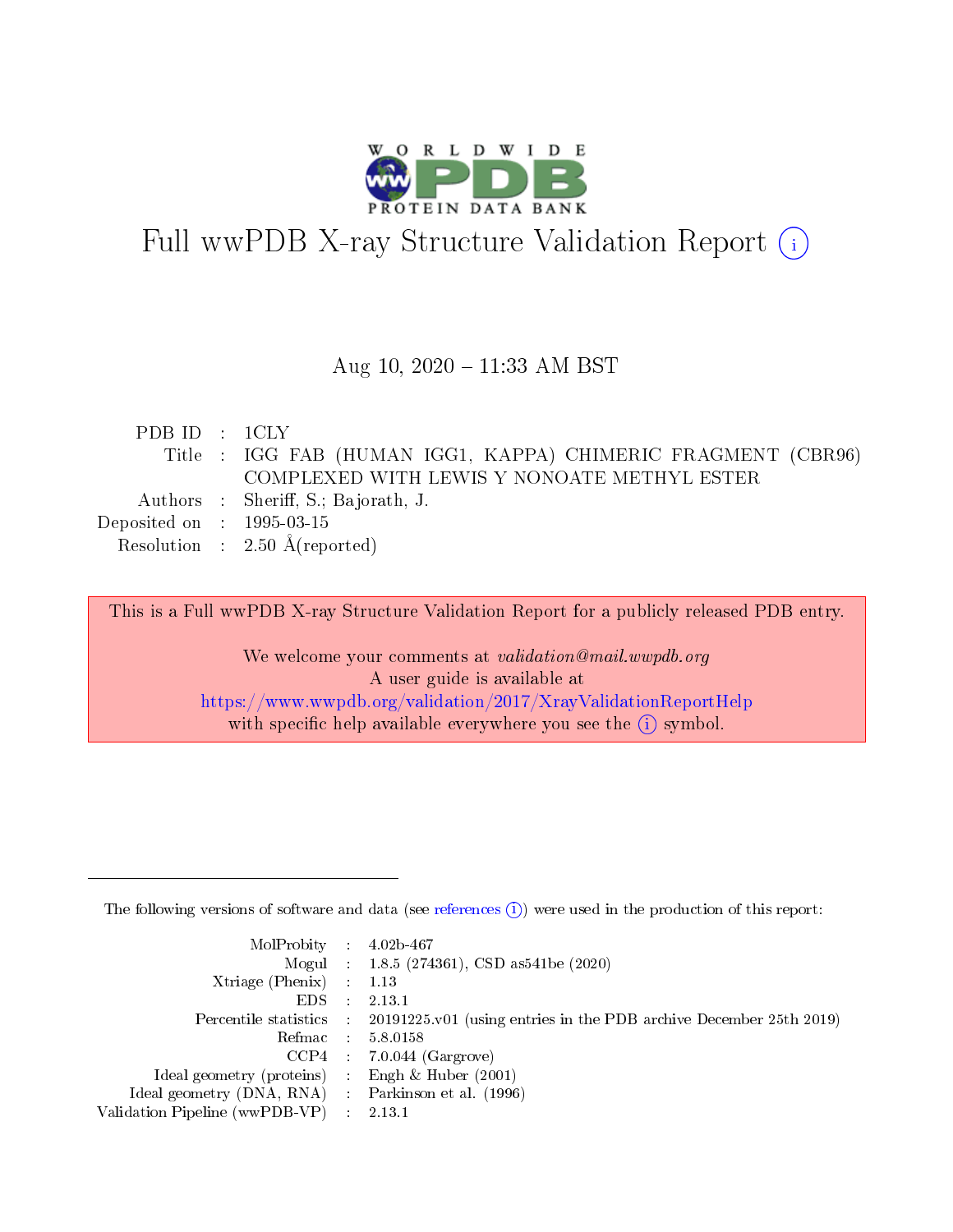# 1 [O](https://www.wwpdb.org/validation/2017/XrayValidationReportHelp#overall_quality)verall quality at a glance  $(i)$

The following experimental techniques were used to determine the structure: X-RAY DIFFRACTION

The reported resolution of this entry is 2.50 Å.

Percentile scores (ranging between 0-100) for global validation metrics of the entry are shown in the following graphic. The table shows the number of entries on which the scores are based.



| Metric                | Whole archive<br>$(\#Entries)$ | Similar resolution<br>$(\#\text{Entries}, \text{resolution range}(\AA))$ |
|-----------------------|--------------------------------|--------------------------------------------------------------------------|
| Clashscore            | 141614                         | $5346$ $(2.50-2.50)$                                                     |
| Ramachandran outliers | 138981                         | $5231 (2.50 - 2.50)$                                                     |
| Sidechain outliers    | 138945                         | $5233(2.50-2.50)$                                                        |
| RSRZ outliers         | 127900                         | $4559(2.50-2.50)$                                                        |

The table below summarises the geometric issues observed across the polymeric chains and their fit to the electron density. The red, orange, yellow and green segments on the lower bar indicate the fraction of residues that contain outliers for  $\geq=3$ , 2, 1 and 0 types of geometric quality criteria respectively. A grey segment represents the fraction of residues that are not modelled. The numeric value for each fraction is indicated below the corresponding segment, with a dot representing fractions  $\epsilon = 5\%$  The upper red bar (where present) indicates the fraction of residues that have poor fit to the electron density. The numeric value is given above the bar.

| Mol      |   | $\sqrt{\phantom{a}}$ Chain $\sqrt{\phantom{a}}$ Length | Quality of chain |     |       |
|----------|---|--------------------------------------------------------|------------------|-----|-------|
|          |   | 219                                                    | 4%<br>53%        | 40% | $5\%$ |
| $\Omega$ | Η | 219                                                    | $2\%$<br>62%     | 37% |       |
|          |   |                                                        | 50%              | 25% | 25%   |

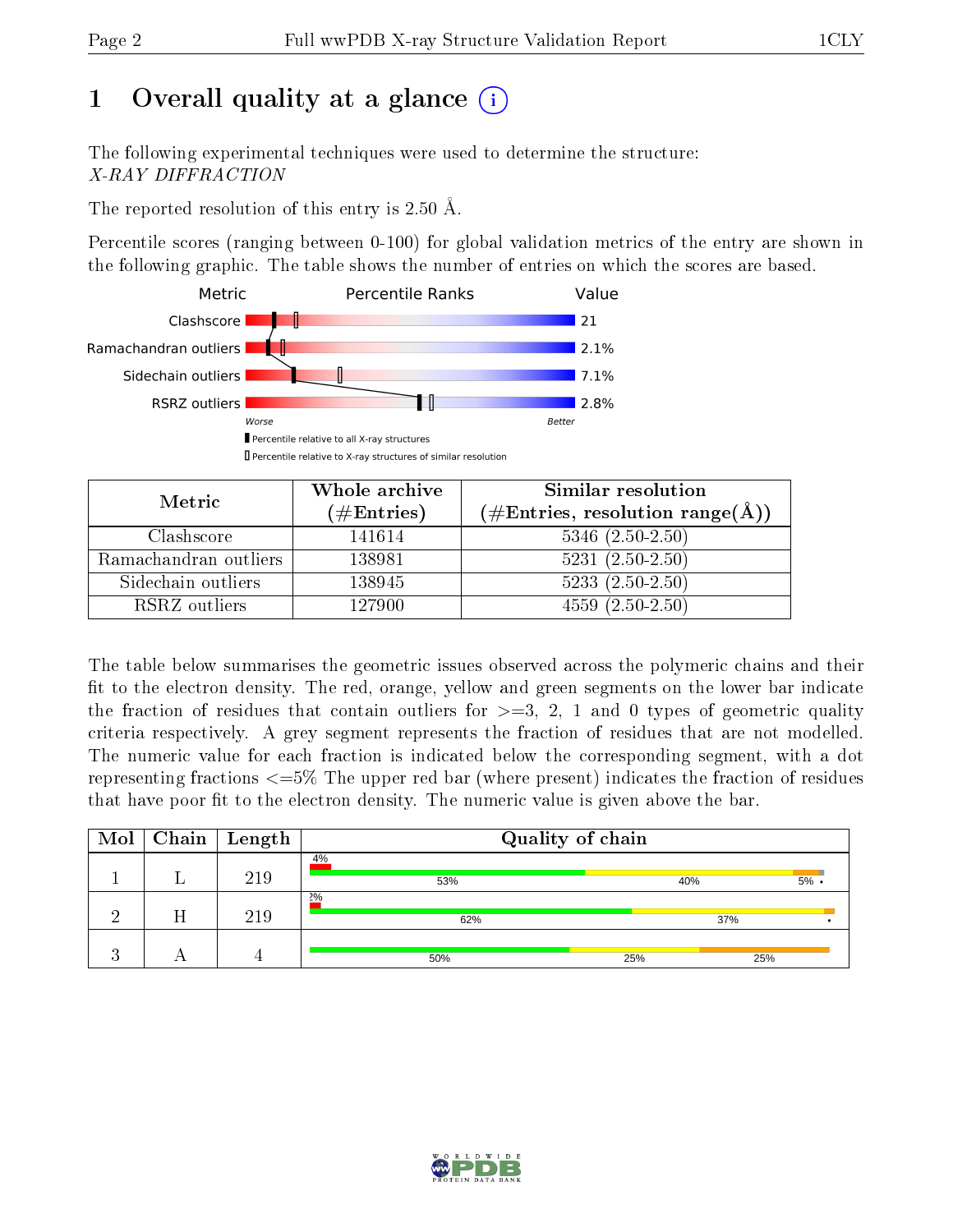# 2 Entry composition  $\left( \cdot \right)$

There are 4 unique types of molecules in this entry. The entry contains 3395 atoms, of which 0 are hydrogens and 0 are deuteriums.

In the tables below, the ZeroOcc column contains the number of atoms modelled with zero occupancy, the AltConf column contains the number of residues with at least one atom in alternate conformation and the Trace column contains the number of residues modelled with at most 2 atoms.

• Molecule 1 is a protein called IGG FAB (HUMAN IGG1, KAPPA).

| Mol | Chain | $\mid$ Residues | Atoms         |      |     |     | $ZeroOcc \mid AltConf \mid Trace \mid$ |        |  |  |
|-----|-------|-----------------|---------------|------|-----|-----|----------------------------------------|--------|--|--|
|     |       | 217             | Total<br>1679 | 1056 | 283 | 334 |                                        | $20\,$ |  |  |

• Molecule 2 is a protein called IGG FAB (HUMAN IGG1, KAPPA).

| Mol | ⊤ Chain | $\vert$ Residues | Atoms                  |       |     |      | $\text{ZeroOcc} \mid \text{AltConf} \mid \text{Trace}$ |  |  |
|-----|---------|------------------|------------------------|-------|-----|------|--------------------------------------------------------|--|--|
|     |         | 219              | $_{\rm Total}$<br>1658 | 1051. | 275 | -325 |                                                        |  |  |

• Molecule 3 is an oligosaccharide called alpha-L-fucopyranose-(1-2)-beta-D-galactopyranose-(1-4)-[alpha-L-fucopyranose-(1-3)]2-acetamido-2-deoxy-beta-D-glucopyranose.



| $\bf{Mol}$ | $\mid$ Chain $\mid$ Residues $\mid$ | Atoms                                   |  |  |  | $ZeroOcc \   \$ AltConf $\  $ | $\mid$ Trace |
|------------|-------------------------------------|-----------------------------------------|--|--|--|-------------------------------|--------------|
|            |                                     | $\mathrm{Total} \quad \mathrm{C}$<br>46 |  |  |  |                               |              |

• Molecule 4 is METHYL NONANOATE (ESTER) (three-letter code: NON) (formula:  $C_{10}H_{20}O_2$ ).

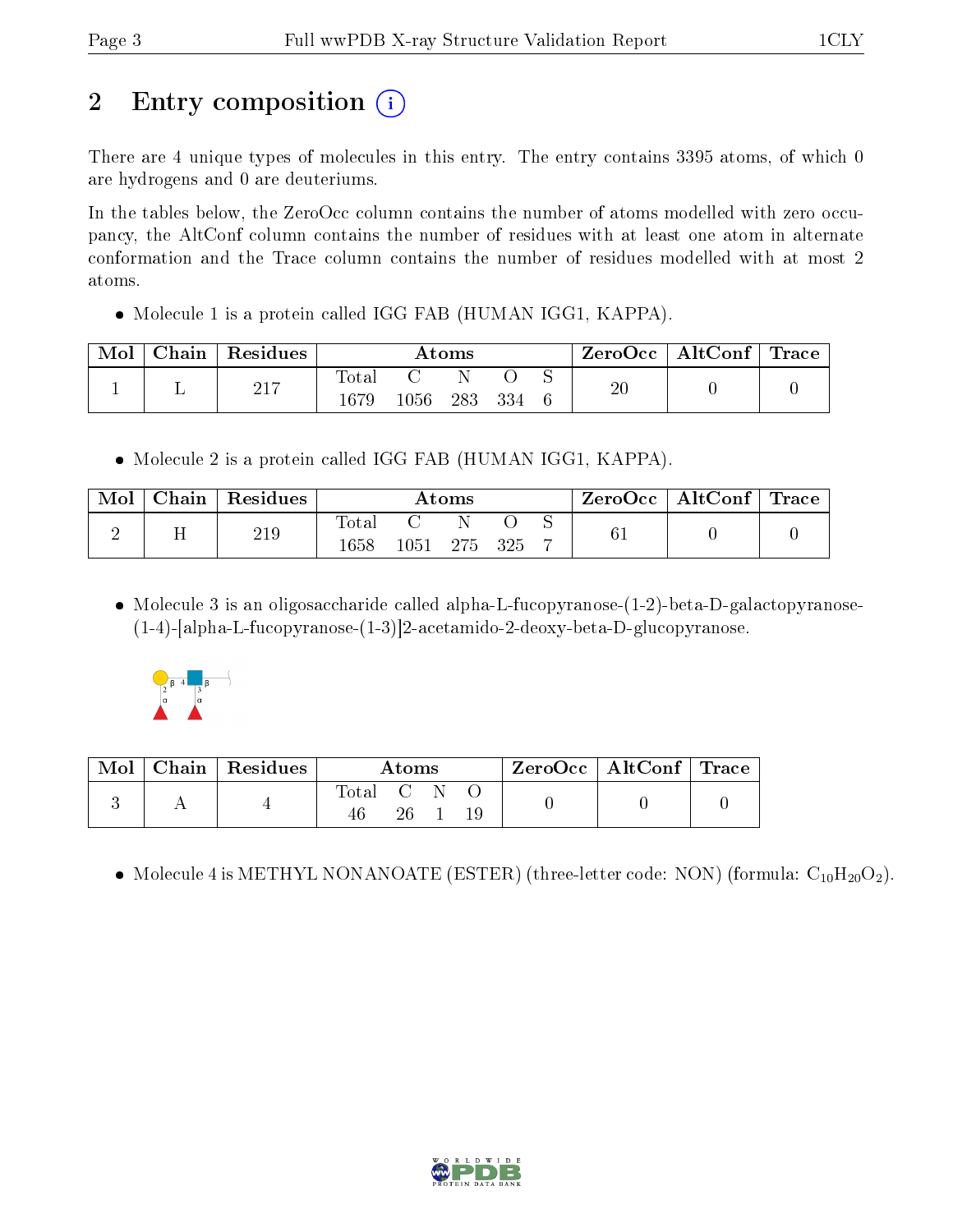

|  | $Mol$   Chain   Residues | <b>Atoms</b>                                             |  | $\ $ ZeroOcc $\ $ Alt $\overline{\text{Conf}}$ |  |  |
|--|--------------------------|----------------------------------------------------------|--|------------------------------------------------|--|--|
|  |                          | $\begin{array}{ccc} \text{Total} & \text{C} \end{array}$ |  |                                                |  |  |

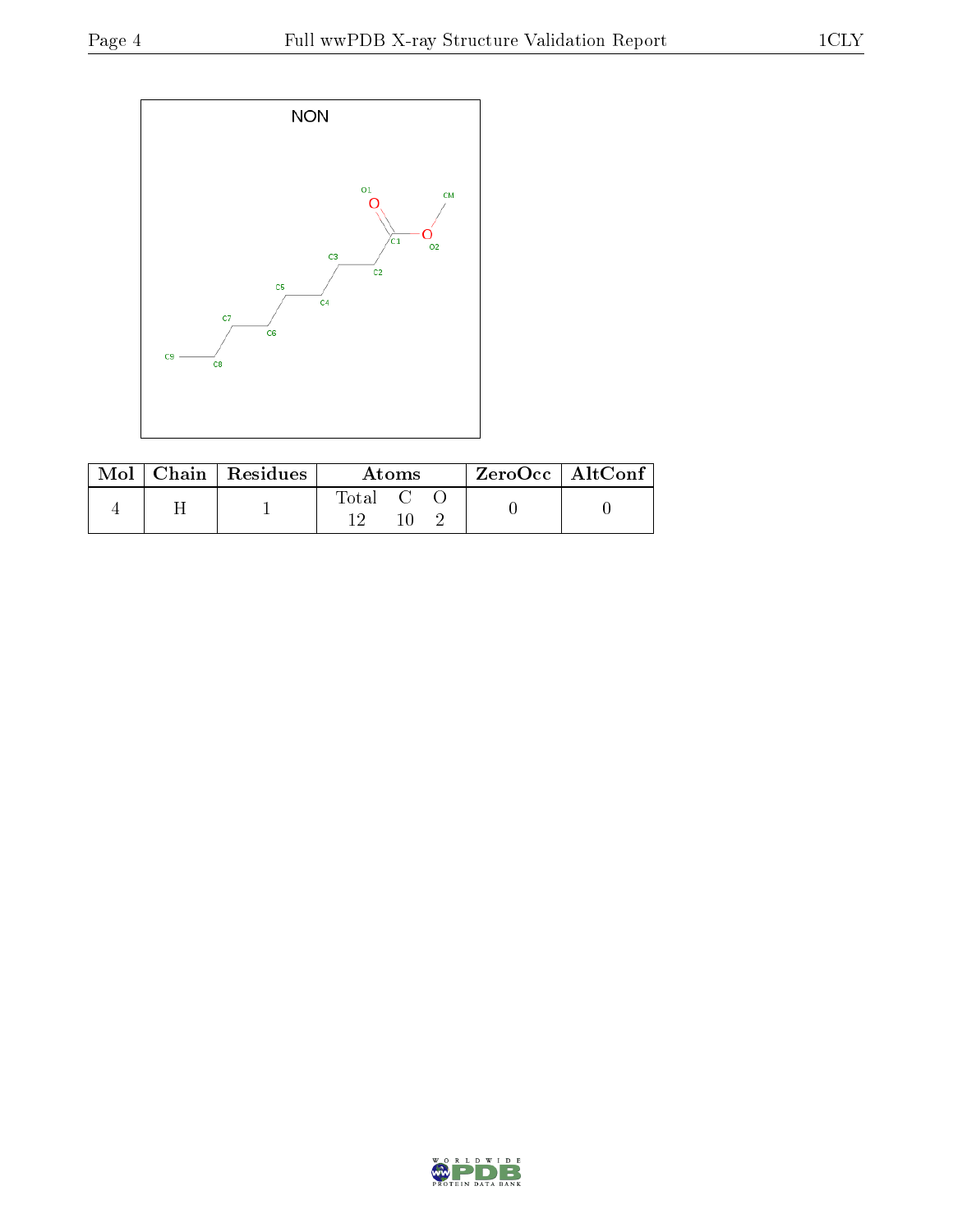# 3 Residue-property plots  $(i)$

These plots are drawn for all protein, RNA, DNA and oligosaccharide chains in the entry. The first graphic for a chain summarises the proportions of the various outlier classes displayed in the second graphic. The second graphic shows the sequence view annotated by issues in geometry and electron density. Residues are color-coded according to the number of geometric quality criteria for which they contain at least one outlier: green  $= 0$ , yellow  $= 1$ , orange  $= 2$  and red  $= 3$  or more. A red dot above a residue indicates a poor fit to the electron density ( $\text{RSRZ} > 2$ ). Stretches of 2 or more consecutive residues without any outlier are shown as a green connector. Residues present in the sample, but not in the model, are shown in grey.



• Molecule 1: IGG FAB (HUMAN IGG1, KAPPA)

• Molecule 3: alpha-L-fucopyranose-(1-2)-beta-D-galactopyranose-(1-4)-[alpha-L-fucopyranose-(1- 3)]2-acetamido-2-deoxy-beta-D-glucopyranose

Chain A: 50% 25% 25%  $\frac{1}{2}$   $\frac{1}{2}$   $\frac{1}{2}$   $\frac{1}{2}$   $\frac{1}{2}$   $\frac{1}{2}$   $\frac{1}{2}$ 

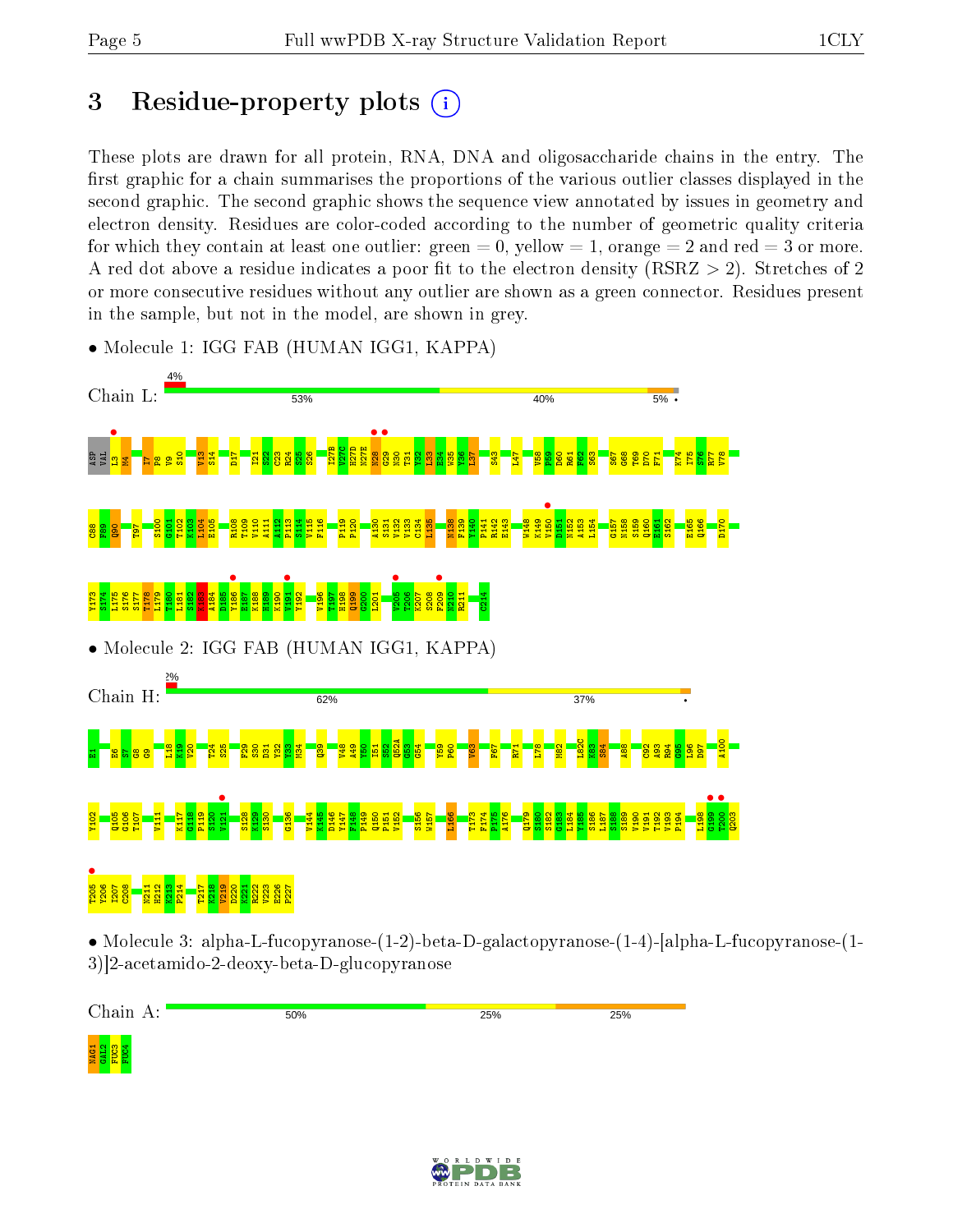# 4 Data and refinement statistics  $(i)$

| Property                                                              | Value                                           | Source     |
|-----------------------------------------------------------------------|-------------------------------------------------|------------|
| Space group                                                           | P 43 21 2                                       | Depositor  |
| Cell constants                                                        | $81.70\text{\AA}$ 166.30Å<br>81.70Å             | Depositor  |
| a, b, c, $\alpha$ , $\beta$ , $\gamma$                                | $90.00^\circ$<br>$90.00^\circ$<br>$90.00^\circ$ |            |
| Resolution $(A)$                                                      | $\overline{2.50}$<br>8.00<br>$\frac{1}{2}$      | Depositor  |
|                                                                       | 57.77<br>$-2.51$                                | <b>EDS</b> |
| % Data completeness                                                   | $\overline{91.0}$ $(8.00-2.50)$                 | Depositor  |
| (in resolution range)                                                 | $92.0(57.77-2.51)$                              | <b>EDS</b> |
| $R_{merge}$                                                           | 0.06                                            | Depositor  |
| $\mathbf{R}_{sym}$                                                    | (Not available)                                 | Depositor  |
| $\langle I/\sigma(I) \rangle^{-1}$                                    | 1.74 (at $2.51\text{\AA}$ )                     | Xtriage    |
| Refinement program                                                    | X-PLOR                                          | Depositor  |
| $R, R_{free}$                                                         | 0.238<br>0.298                                  | Depositor  |
|                                                                       | (Not available)<br>0.225                        | DCC        |
| $R_{free}$ test set                                                   | No test flags present.                          | wwPDB-VP   |
| Wilson B-factor $(A^2)$                                               | 47.1                                            | Xtriage    |
| Anisotropy                                                            | 0.354                                           | Xtriage    |
| Bulk solvent $k_{sol}(\text{e}/\text{\AA}^3),\,B_{sol}(\text{\AA}^2)$ | 0.32, 100.4                                     | <b>EDS</b> |
| $L$ -test for twinning <sup>2</sup>                                   | $< L >$ = 0.50, $< L2 >$ = 0.34                 | Xtriage    |
| Estimated twinning fraction                                           | No twinning to report.                          | Xtriage    |
| $F_o, F_c$ correlation                                                | 0.94                                            | <b>EDS</b> |
| Total number of atoms                                                 | 3395                                            | wwPDB-VP   |
| Average B, all atoms $(A^2)$                                          | 46.0                                            | wwPDB-VP   |

Xtriage's analysis on translational NCS is as follows: The largest off-origin peak in the Patterson function is  $4.65\%$  of the height of the origin peak. No significant pseudotranslation is detected.

<sup>&</sup>lt;sup>2</sup>Theoretical values of  $\langle |L| \rangle$ ,  $\langle L^2 \rangle$  for acentric reflections are 0.5, 0.333 respectively for untwinned datasets, and 0.375, 0.2 for perfectly twinned datasets.



<span id="page-5-1"></span><span id="page-5-0"></span><sup>1</sup> Intensities estimated from amplitudes.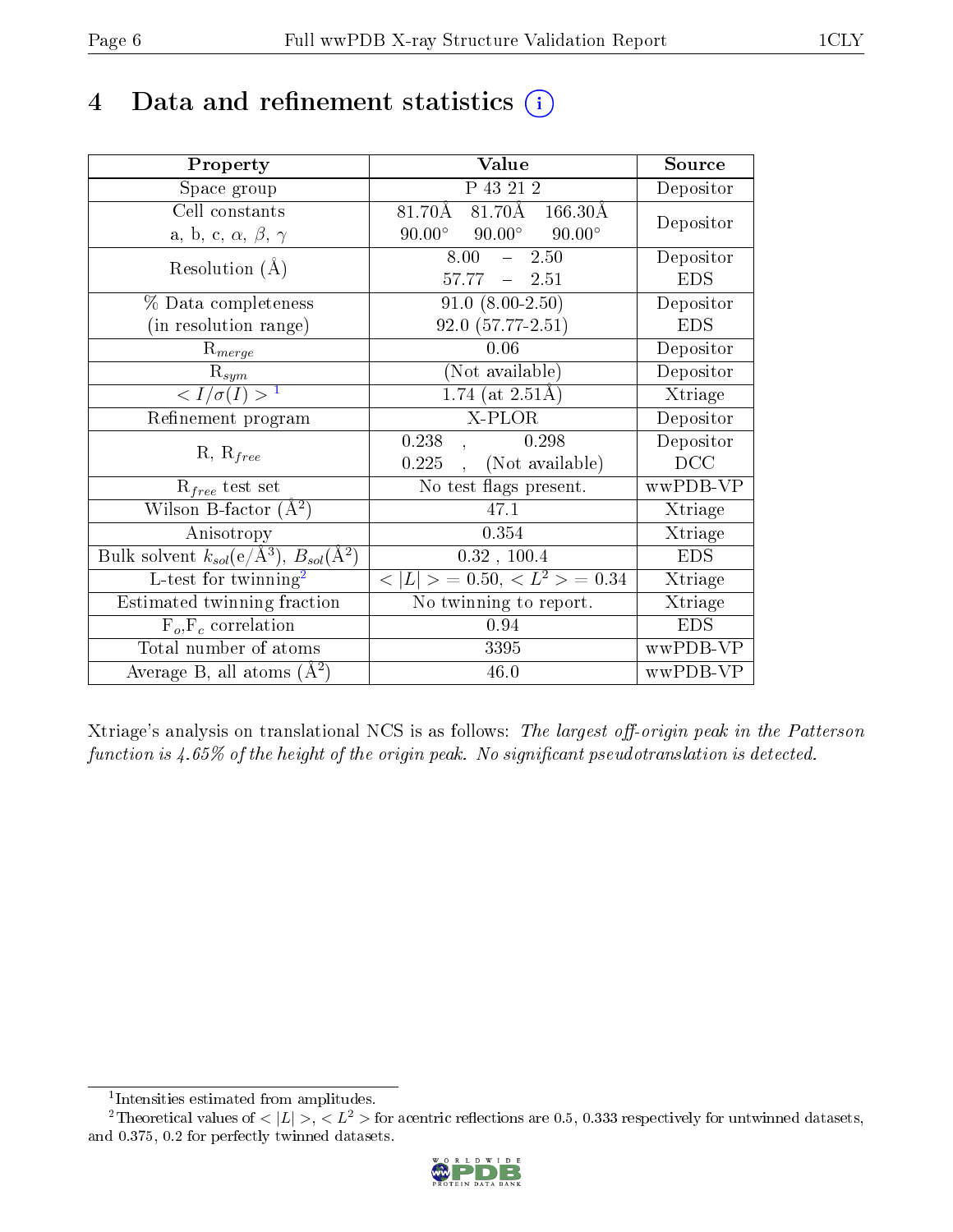# 5 Model quality  $(i)$

### 5.1 Standard geometry (i)

Bond lengths and bond angles in the following residue types are not validated in this section: NON, GAL, NAG, FUC

The Z score for a bond length (or angle) is the number of standard deviations the observed value is removed from the expected value. A bond length (or angle) with  $|Z| > 5$  is considered an outlier worth inspection. RMSZ is the root-mean-square of all Z scores of the bond lengths (or angles).

| Mol           | Chain |      | Bond lengths | Bond angles |                              |  |
|---------------|-------|------|--------------|-------------|------------------------------|--|
|               |       | RMSZ | $\# Z  > 5$  | RMSZ        | $\vert \# \vert Z \vert > 5$ |  |
|               |       | 0.48 | 0/1716       | 0.74        | 0/2326                       |  |
| $\mathcal{D}$ | H     | 0.46 | 0/1700       | 0.70        | 0/2317                       |  |
| ΑH            | АH    | 0.47 | 0/3416       | 0.72        | 4643                         |  |

There are no bond length outliers.

There are no bond angle outliers.

There are no chirality outliers.

There are no planarity outliers.

### $5.2$  Too-close contacts  $(i)$

In the following table, the Non-H and H(model) columns list the number of non-hydrogen atoms and hydrogen atoms in the chain respectively. The H(added) column lists the number of hydrogen atoms added and optimized by MolProbity. The Clashes column lists the number of clashes within the asymmetric unit, whereas Symm-Clashes lists symmetry related clashes.

| Mol |   |      | Chain   Non-H   $H (model)$   $H (added)$ |      |     | $\vert$ Clashes $\vert$ Symm-Clashes |
|-----|---|------|-------------------------------------------|------|-----|--------------------------------------|
|     |   | 1679 |                                           | 1636 | 88  |                                      |
|     | H | 1658 |                                           | 1615 |     |                                      |
|     |   |      |                                           |      |     |                                      |
|     |   | 1 ດ  |                                           |      |     |                                      |
|     |   | 3395 |                                           | 221  | 135 |                                      |

The all-atom clashscore is defined as the number of clashes found per 1000 atoms (including hydrogen atoms). The all-atom clashscore for this structure is 21.

All (135) close contacts within the same asymmetric unit are listed below, sorted by their clash magnitude.

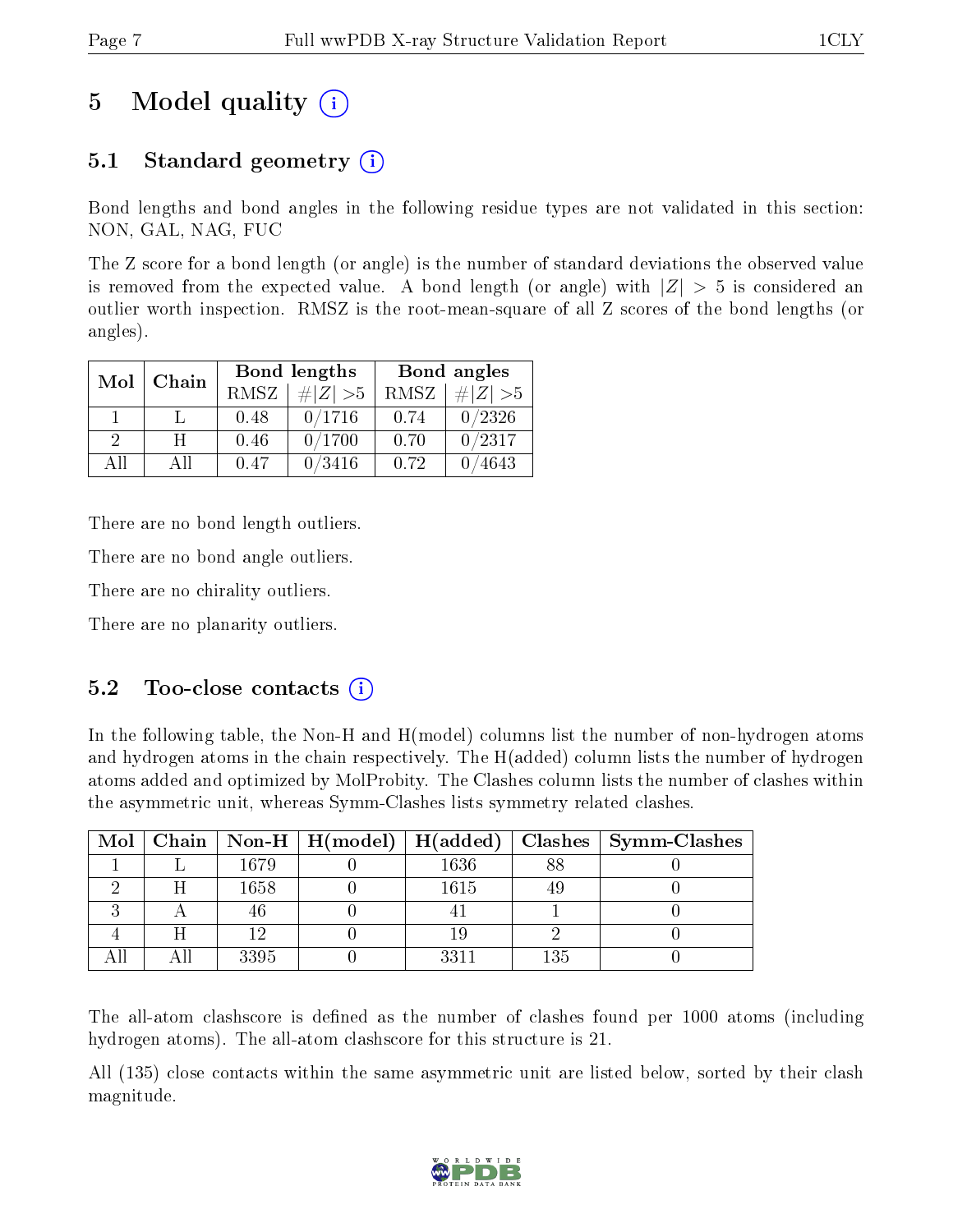| Atom-1              | Atom-2               | Interatomic      | Clash           |
|---------------------|----------------------|------------------|-----------------|
|                     |                      | distance $(\AA)$ | overlap $(\AA)$ |
| 1:L:133:VAL:H G22   | 1: L: 178: THR: HG23 | 1.50             | 0.92            |
| 1:L:115:VAL:HG11    | 1:L:196:VAL:HG21     | 1.55             | 0.87            |
| 1:L:7:ILE:HD12      | 1: L:8: PRO:HA       | 1.67             | 0.74            |
| 1:L:108:ARG:HH21    | 1:L:111:ALA:HB2      | 1.53             | 0.73            |
| 2:H:198:LEU:HD13    | 2:H:227:PRO:HG3      | 1.72             | 0.72            |
| 2:H:31:ASP:HB3      | 4:H:232:NON:H31      | 1.71             | 0.72            |
| 2:H:117:LYS:HD3     | 2:H:184:LEU:HD11     | 1.73             | 0.70            |
| 1:1:158:ASN:O       | 1:L:179:LEU:HA       | 1.92             | 0.70            |
| 2: H:217: THR: HG22 | 2:H:219:VAL:HG22     | 1.74             | 0.69            |
| 1: L: 24: ARG: HA   | 1: L:69:THR:O        | 1.92             | 0.68            |
| 1:L:27(B):ILE:HD11  | 1: L: 71: PHE: CE1   | 2.28             | 0.68            |
| 2: H: 97: ASP: HA   | 3:A:1:NAG:H83        | 1.76             | 0.68            |
| 1:L:132:VAL:HG12    | 1: L: 179: LEU: HB3  | 1.75             | 0.66            |
| 1:L:192:TYR:HB2     | 1: L:209: PHE:CE1    | 2.30             | 0.66            |
| 1:L:160:GLN:O       | 1: L: 177: SER:HA    | 1.95             | 0.66            |
| 1:L:192:TYR:HB2     | 1:L:209:PHE:HE1      | 1.61             | 0.65            |
| 1:L:186:TYR:HA      | 1:L:192:TYR:OH       | 1.97             | 0.65            |
| 2:H:24:THR:HG21     | 2:H:29:PHE:HB2       | 1.77             | 0.65            |
| 2:H:144:VAL:HG11    | 2:H:152:VAL:HG11     | 1.80             | 0.64            |
| 1: L: 158: ASN: O   | 1:L:179:LEU:HD12     | 1.97             | 0.64            |
| 1: L: 108: ARG: HG2 | 1:L:109:THR:N        | 2.12             | 0.64            |
| 1:L:115:VAL:HG11    | 1: L: 196: VAL: CG2  | 2.28             | 0.64            |
| 2:H:49:ALA:HB2      | 2:H:59:TYR:CD2       | 2.34             | 0.63            |
| 1:L:175:LEU:HD12    | 1:L:176:SER:N        | 2.13             | 0.63            |
| 1:L:143:GLU:O       | 1:L:198:HIS:HD2      | 1.83             | 0.62            |
| 2:H:63:VAL:HG13     | 2: H:67: PHE:HB2     | 1.81             | 0.62            |
| 2:H:49:ALA:HB2      | 2:H:59:TYR:HD2       | 1.65             | 0.60            |
| 1:L:14:SER:O        | 1:L:17:ASP:HB2       | 2.01             | 0.60            |
| 1: L: 120: PRO:CB   | 1: L: 130: ALA: HB1  | 2.31             | 0.59            |
| 1:L:165:GLU:HG3     | 1:1:166:GLN:H        | 1.67             | 0.59            |
| 1: L: 4: MET: HG2   | 1: L:88: CYS:SG      | 2.43             | 0.59            |
| 1:L:120:PRO:HB3     | 1:L:130:ALA:HB1      | 1.84             | 0.59            |
| 1:L:196:VAL:HG23    | 1:L:201:LEU:HD21     | 1.84             | 0.59            |
| 1: L: 150: VAL:HG22 | 1:L:192:TYR:CD1      | 2.38             | $0.58\,$        |
| 1:L:27(B):ILE:HG21  | 1:L:90:GLN:HG3       | 1.84             | 0.57            |
| 1:L:33:LEU:HD13     | 1: L: 71: PHE: CD1   | 2.40             | 0.57            |
| 2:H:207:ILE:HG22    | 2:H:222:ARG:HA       | 1.86             | 0.57            |
| 2:H:119:PRO:HB3     | 2:H:147:TYR:HB3      | 1.87             | 0.56            |
| 1: L: 184: ALA: O   | 1: L: 188: LYS: HG3  | 2.05             | 0.56            |
| 1:L:135:LEU:HD12    | 2:H:190:VAL:HG11     | 1.88             | 0.55            |
| 2:H:34:MET:HB3      | 2:H:78:LEU:HD22      | 1.88             | 0.55            |
| 1:L:150:VAL:HG22    | 1:L:192:TYR:CE1      | 2.41             | 0.55            |

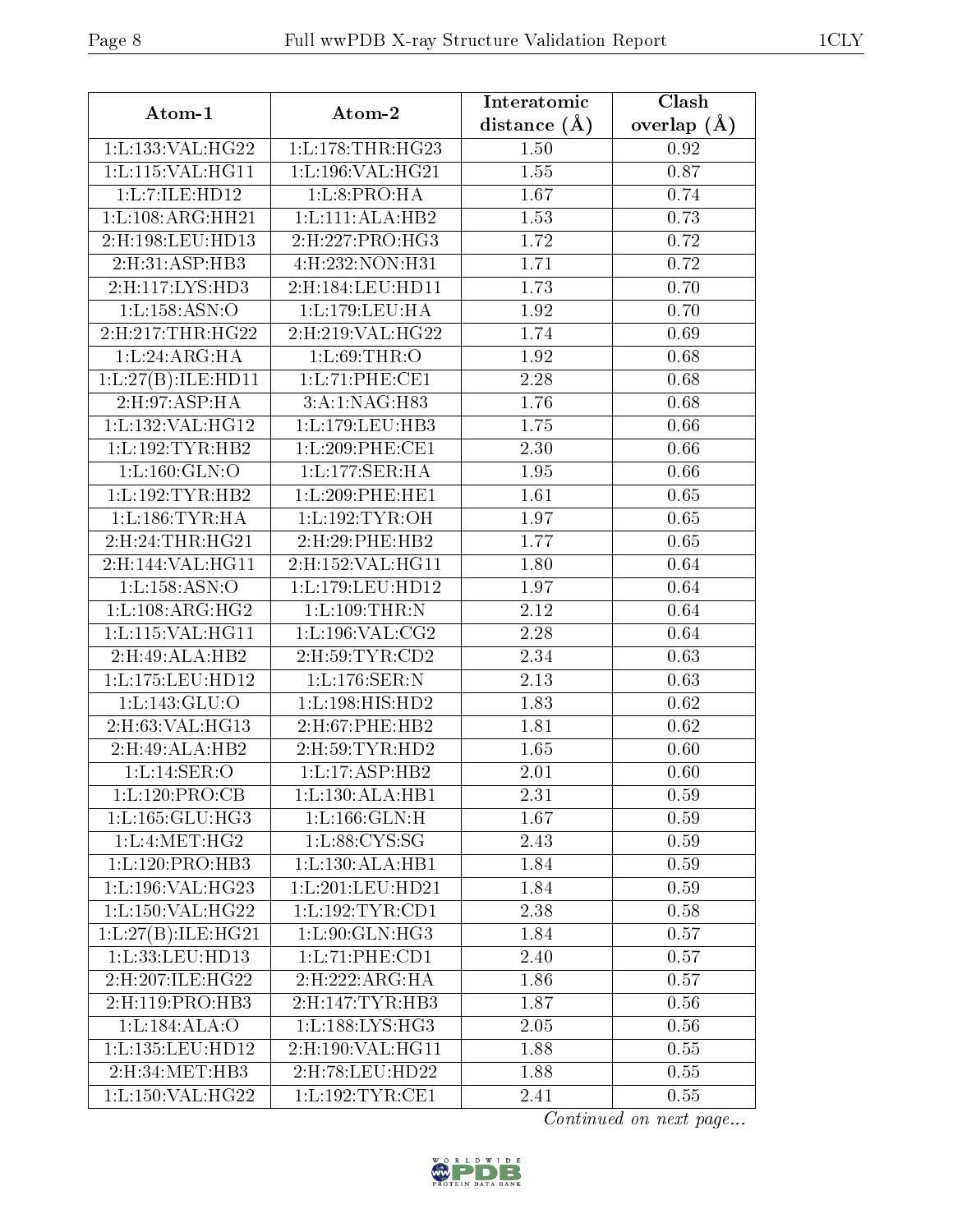| $\frac{1}{2}$<br>Atom-1           | Atom-2                       | Interatomic       | Clash           |
|-----------------------------------|------------------------------|-------------------|-----------------|
|                                   |                              | distance $(\AA)$  | overlap $(\AA)$ |
| 1:L:131:SER:HB3                   | 1:L:178:THR:HG22             | 1.88              | 0.55            |
| 1:L:104:LEU:HD12                  | 1: L: 105: GLU: N            | 2.22              | 0.55            |
| 2:H:173:THR:HA                    | 2:H:189:SER:HA               | 1.89              | 0.55            |
| 1:L:135:LEU:CD1                   | $2:$ H:190:VAL:HG11          | 2.37              | 0.54            |
| 2:H:82:MET:HB3                    | 2: H:82(C): LEU: HD21        | 1.89              | 0.54            |
| 1: L: 115: VAL: CG1               | 1:L:196:VAL:HG11             | 2.38              | $0.54\,$        |
| 1:L:192:TYR:O                     | 1:L:208:SER:HA               | 2.07              | 0.54            |
| 1: L:47: LEU: HA                  | 1:L:58:VAL:HG21              | 1.88              | $0.54\,$        |
| 1: L: 132: VAL: CG1               | 1:L:179:LEU:HB3              | 2.38              | 0.54            |
| 1: L: 183: LYS: HG2               | 1:L:184:ALA:N                | 2.22              | 0.54            |
| 2:H:32:TYR:CD2                    | 2:H:94:ARG:HD3               | 2.43              | 0.54            |
| 1: L: 138: ASN: HA                | 1: L: 173: TYR: O            | $2.08\,$          | 0.53            |
| 1:L:7:ILE:HD12                    | 1: L:8: PRO:CA               | 2.37              | 0.53            |
| 1: L: 115: VAL: HG11              | 1:L:196:VAL:HG11             | 1.91              | 0.52            |
| 1:L:27(E):ASN:C                   | 1:L:29:GLY:H                 | 2.11              | 0.52            |
| $1: L: 141: PRO: \overline{HG2}$  | 1: L: 143: GLU: HG2          | 1.91              | $0.52\,$        |
| 2: H: 203: GLN: HB3               | 2: H:206: TYR: CZ            | 2.44              | 0.52            |
| 2: H: 9: GLY: HA2                 | 2:H:18:LEU:HD21              | 1.91              | $0.51\,$        |
| 1:L:149:LYS:HA                    | 1:Li:153:ALA:O               | 2.10              | $0.51\,$        |
| 1:L:115:VAL:CG1                   | 1:L:196:VAL:HG21             | 2.33              | 0.51            |
| 2:H:190:VAL:HG12                  | 2:H:191:VAL:N                | $\overline{2.25}$ | 0.51            |
| 2:H:6:GLU:HG3                     | 2:H:92:CYS:SG                | 2.51              | 0.51            |
| 1:L:35:TRP:CZ3                    | 1:L:88:CYS:HB3               | 2.46              | 0.51            |
| 1: L:27(E): ASN:C                 | 1:L:29:GLY:N                 | 2.64              | 0.50            |
| 1: L: 108: ARG: HG2               | 1: L: 109: THR:H             | 1.74              | 0.50            |
| 1:L:3:LEU:HD23                    | 1:L:97:THR:HG21              | 1.93              | 0.50            |
| 1: L:61: ARG:HD3                  | 1:L:77:ARG:O                 | 2.12              | 0.49            |
| 1:L:159:SER:HA                    | 1: L: 178: THR:O             | 2.12              | 0.49            |
| 1: L: 186: TYR: CZ                | 1:L:211:ARG:HG3              | 2.47              | 0.49            |
| 2:H:48:VAL:O                      | $2:$ H $:60:$ P $RO:$ H $D2$ | 2.12              | 0.49            |
| 2:H:179:GLN:HG3                   | $2:$ H $:186:$ SER $:$ OG    | 2.12              | 0.49            |
| 1:L:150:VAL:HG13                  | 1: L: 192: TYR: CE1          | 2.48              | 0.49            |
| $2:$ H:136:GLY:O                  | 2:H:194:PRO:HA               | 2.12              | 0.49            |
| 1:L:211:ARG:HH11                  | 1:L:211:ARG:HG2              | 1.78              | 0.49            |
| 1:L:116:PHE:O                     | 1:L:134:CYS:HA               | 2.13              | 0.49            |
| 1:L:175:LEU:HD12                  | 1: L: 176: SER:H             | 1.78              | 0.49            |
| $2:H:156:\overline{\text{SER:O}}$ | 2: H: 208: CYS: HA           | 2.13              | 0.48            |
| 2:H:205:THR:HG22                  | 2: H: 222: ARG: NH2          | 2.28              | 0.48            |
| 1:L:162:SER:OG                    | 2:H:174:PHE:HB3              | 2.14              | 0.48            |
| 1:L:28:ASN:C                      | 1: L:30: ASN:H               | 2.17              | 0.48            |
| 1:L:119:PRO:HA                    | 1:L:132:VAL:HG23             | 1.95              | 0.47            |

Continued from previous page...

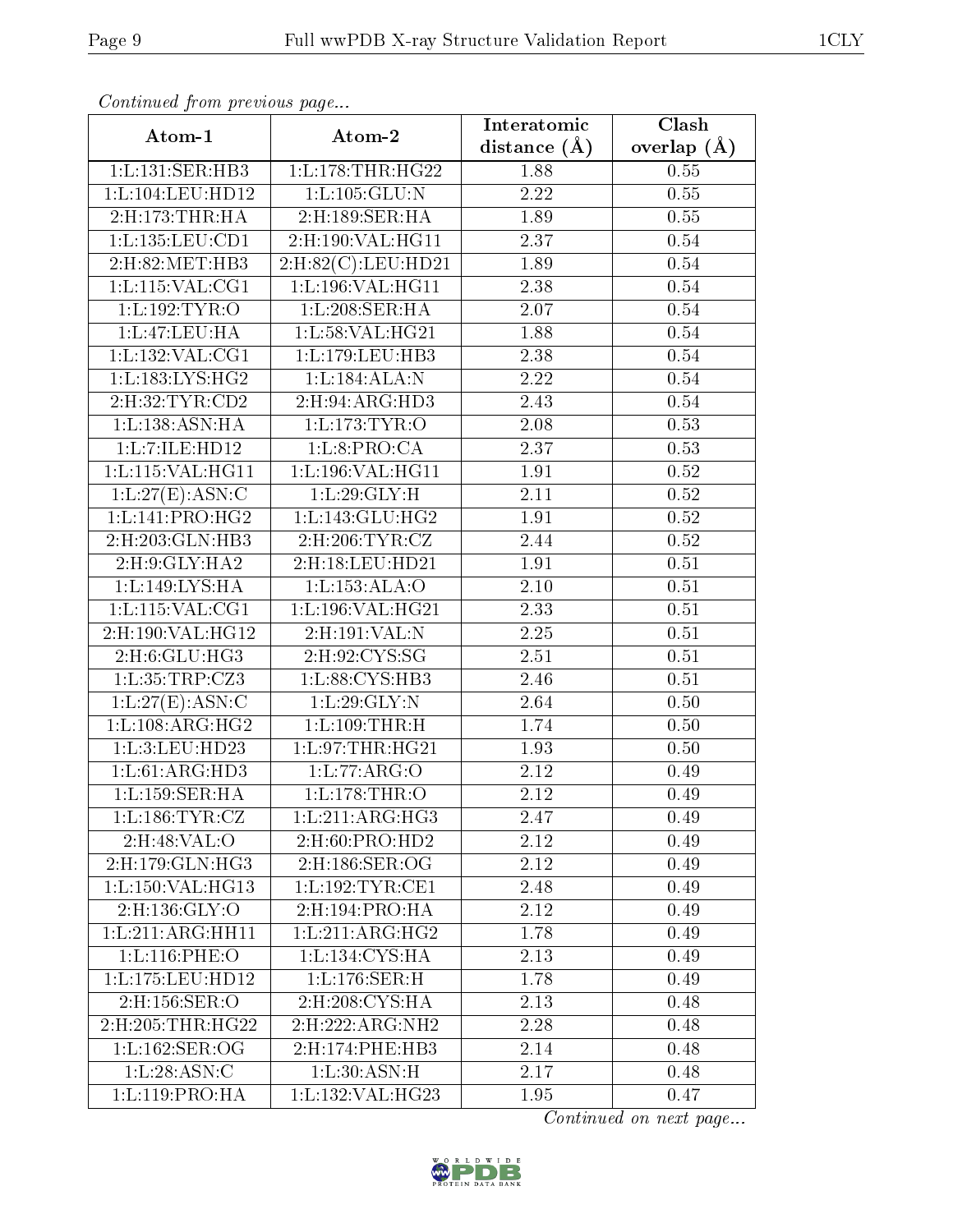| . <i>. .</i><br>Atom-1           | $\cdots$ $\cdots$ $\cdots$<br>Atom-2 | Interatomic       | Clash         |
|----------------------------------|--------------------------------------|-------------------|---------------|
|                                  |                                      | distance $(\AA)$  | overlap $(A)$ |
| 1: L: 133: VAL: HG22             | 1: L: 178: THR: CG2                  | 2.34              | 0.47          |
| 1: L: 142: ARG: HG2              | 1:Li142:ARG. O                       | $\overline{2.15}$ | 0.47          |
| 2:H:226:GLU:HB2                  | 2:H:227:PRO:HD2                      | 1.97              | 0.47          |
| $2: H: 212: HIS: \overline{ND1}$ | 2: H:214: PRO:HD2                    | 2.30              | 0.47          |
| 2: H:8: GLY:O                    | 2:H:18:LEU:HD11                      | 2.16              | 0.46          |
| 1: L: 17: ASP: O                 | 1:L:78:VAL:HG23                      | 2.15              | 0.46          |
| 1: L: 165: GLU: HG3              | 1: L: 166: GLN:N                     | 2.29              | 0.46          |
| 1: L: 13: VAL: HG12              | 1: L: 104: LEU: HD11                 | 1.95              | 0.46          |
| 1: L:27(B):ILE:O                 | 1: L:31:THR:HG23                     | 2.16              | 0.45          |
| 1:L:37:LEU:HB2                   | 1:L:47:LEU:HD11                      | 1.99              | 0.45          |
| 1: L: 190: LYS:O                 | 1:L:211:ARG:HB2                      | $2.15\,$          | 0.45          |
| 2:H:51:ILE:HD11                  | 2:H:54:GLY:HA2                       | 1.99              | 0.45          |
| 1: L: 104: LEU: C                | 1:L:104:LEU:HD12                     | 2.37              | 0.45          |
| 1: L: 110: VAL: HG21             | 1:L:199:GLN:OE1                      | 2.16              | 0.45          |
| 1:L:3:LEU:HB2                    | 1:L:26:SER:OG                        | 2.17              | 0.45          |
| 1: L: 186: TYR: OH               | 1: L:211: ARG:HG3                    | 2.16              | 0.44          |
| 2:H:20:VAL:HG13                  | 2: H: 107: THR: HG21                 | 2.00              | 0.44          |
| 2:H:84:SER:HA                    | 2:H:111:VAL:HB                       | 1.99              | 0.44          |
| 2:H:96:LEU:HB2                   | 2:H:100:ALA:HB3                      | 1.99              | 0.44          |
| 2:H:24:THR:HG1                   | $2:$ H:29:PHE:HD1                    | 1.65              | 0.44          |
| 2:H:29:PHE:O                     | 2: H:71: ARG:NH2                     | 2.51              | 0.44          |
| 2:H:157:TRP:HZ3                  | 2:H:223:VAL:HG21                     | 1.83              | 0.44          |
| 2:H:157:TRP:HB3                  | 2:H:166:LEU:HD23                     | 2.00              | 0.43          |
| 1:L:113:PRO:HB3                  | 1: L: 139: PHE: CD1                  | 2.54              | 0.43          |
| 1:L:196:VAL:HG23                 | 1:L:201:LEU:CD2                      | 2.49              | 0.43          |
| 4:H:232:NON:H41                  | 4:H:232:NON:H71                      | 1.81              | 0.42          |
| 1: L: 150: VAL: O                | 1:L:152:ASN:N                        | 2.51              | 0.42          |
| 2:H:30:SER:O                     | 2: H: 52(A): GLN: HB3                | 2.19              | 0.42          |
| 2:H:147:TYR:N                    | 2:H:184:LEU:HD12                     | 2.34              | 0.42          |
| 1: L: 132: VAL: O                | 1: L: 132: VAL: HG13                 | 2.19              | 0.42          |
| 1:L:115:VAL:HA                   | 1:L:135:LEU:O                        | 2.20              | 0.42          |
| 1: L:21: ILE: HG12               | 1: L: 102: THR: HG21                 | 2.02              | 0.42          |
| 1:L:108:ARG:HD2                  | 1: L: 170: ASP: O                    | 2.19              | 0.42          |
| 1:L:9:VAL:HG23                   | 1:L:10:SER:N                         | 2.35              | 0.42          |
| 1:L:198:HIS:H                    | 1:L:201:LEU:HB3                      | 1.85              | 0.42          |
| $2:$ H $:20:$ VAL $:CG1$         | 2: H: 107: THR: HG21                 | 2.50              | 0.42          |
| 2:H:149:PRO:O                    | 2:H:212:HIS:HE1                      | 2.03              | 0.41          |
| 2:H:157:TRP:HZ3                  | 2: H: 223: VAL: CG2                  | 2.34              | 0.41          |
| 1:L:74:LYS:HE2                   | 1:L:74:LYS:HB2                       | 1.89              | 0.41          |
| 2:H:176:ALA:HA                   | 2:H:187:LEU:HB3                      | 2.02              | 0.41          |
| 2:H:226:GLU:HB2                  | 2:H:227:PRO:CD                       | 2.50              | 0.41          |

Continued from previous page...

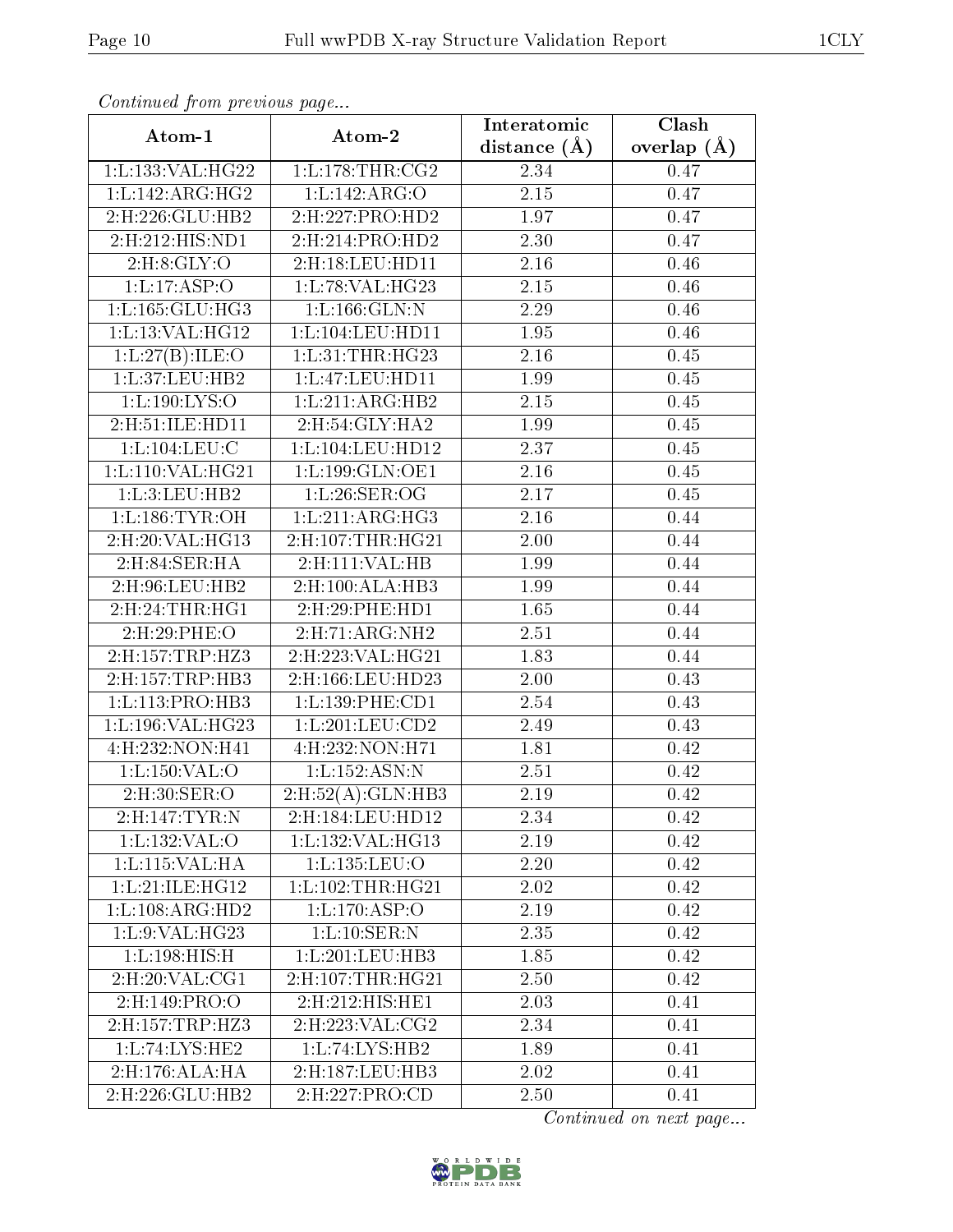| Atom-1                     | Atom-2                   | Interatomic<br>distance $(A)$ | Clash<br>overlap $(\AA)$ |
|----------------------------|--------------------------|-------------------------------|--------------------------|
| 1: L: 207: LYS: HA         | 1:L:207:LYS:HD2          | 1.88                          | 0.41                     |
| 2: H:39: GLN:O             | 2:H:88:ALA:HB1           | 2.21                          | 0.41                     |
| 1:Li:148:TRP:O             | 1: L: 154: LEU: HA       | 2.20                          | 0.41                     |
| 1: L:90: GLN: HB3          | 1: L:90: GLN: HE21       | 1.64                          | 0.41                     |
| 1: L:61:ARG:O              | 1: L: 75: ILE: HA        | 2.20                          | 0.41                     |
| 1: L:67:SER:O              | 1: L:69:THR:N            | 2.54                          | 0.41                     |
| 1:L:130:ALA:N              | 1:L:181:LEU:O            | 2.54                          | 0.40                     |
| $2:$ H $:105:$ GLN $:$ HG3 | $2:$ H $:106:$ GLY $:$ N | 2.36                          | 0.40                     |
| 2: H: 93: ALA: HA          | 2: H: 102: TYR: O        | 2.22                          | 0.40                     |
| 1:L:198:HIS:HB3            | 1: L:201:LEU:HB2         | 2.03                          | 0.40                     |
| 1: L: 23: CYS:O            | 1: L:70: ASP:HA          | 2.21                          | 0.40                     |

Continued from previous page...

There are no symmetry-related clashes.

### 5.3 Torsion angles (i)

#### 5.3.1 Protein backbone (i)

In the following table, the Percentiles column shows the percent Ramachandran outliers of the chain as a percentile score with respect to all X-ray entries followed by that with respect to entries of similar resolution.

The Analysed column shows the number of residues for which the backbone conformation was analysed, and the total number of residues.

| Mol | Chain | Analysed         | Favoured     | Allowed    | $\vert$ Outliers | Percentiles                                           |
|-----|-------|------------------|--------------|------------|------------------|-------------------------------------------------------|
|     |       | $215/219$ (98\%) | $194(90\%)$  | 16 $(7%)$  | $5(2\%)$         | $\begin{array}{ c c c }\n\hline\n6 & 10\n\end{array}$ |
|     | H     | $217/219(99\%)$  | 195 (90\%)   | $18(8\%)$  | $4(2\%)$         | $\overline{8}$<br>14                                  |
| All | All   | $432/438$ (99\%) | $ 389(90\%)$ | 34 $(8\%)$ | $9(2\%)$         |                                                       |

All (9) Ramachandran outliers are listed below:

| Mol            | Chain | Res   | <b>Type</b> |
|----------------|-------|-------|-------------|
|                |       | 68    | <b>GLY</b>  |
|                | L     | 138   | <b>ASN</b>  |
| $\overline{2}$ | Η     | 130   | <b>SER</b>  |
| 2              | H     | 146   | <b>ASP</b>  |
|                | Τ.    | 27(D) | <b>HIS</b>  |
|                |       | 183   | <b>LYS</b>  |
| 2              | H     | 128   | SER.        |

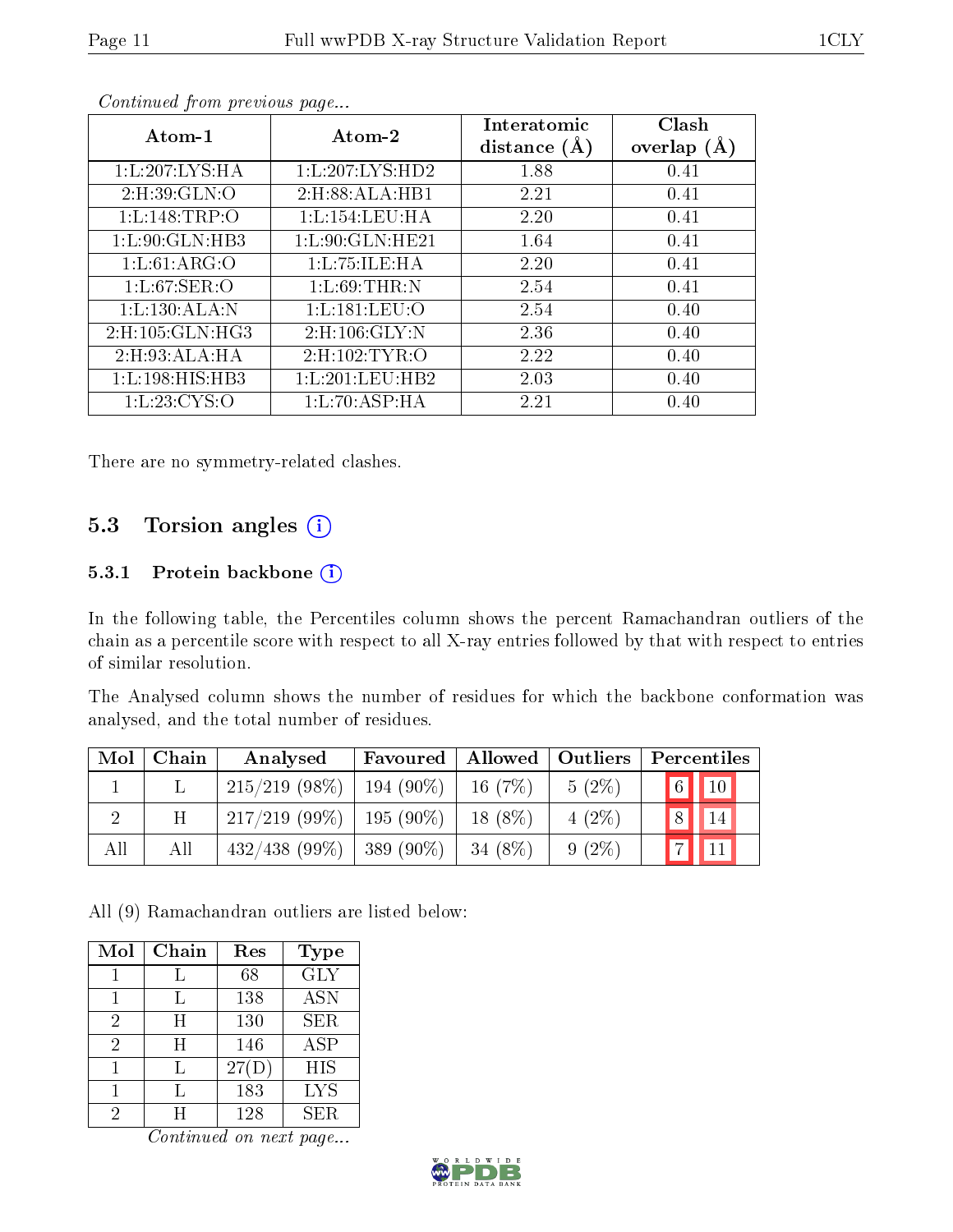Continued from previous page...

| Mol | Chain | $\operatorname{Res}% \left( \mathcal{N}\right) \equiv\operatorname{Res}(\mathcal{N}_{0})\left( \mathcal{N}_{0}\right) ^{2}$ | Type |
|-----|-------|-----------------------------------------------------------------------------------------------------------------------------|------|
|     |       |                                                                                                                             |      |
|     |       | h.                                                                                                                          |      |

#### 5.3.2 Protein sidechains  $(i)$

In the following table, the Percentiles column shows the percent sidechain outliers of the chain as a percentile score with respect to all X-ray entries followed by that with respect to entries of similar resolution.

The Analysed column shows the number of residues for which the sidechain conformation was analysed, and the total number of residues.

| Mol | Chain | Analysed          | Rotameric   Outliers |           | Percentiles |
|-----|-------|-------------------|----------------------|-----------|-------------|
|     |       | 193/195(99%)      | 177 (92%)            | $16(8\%)$ | 22<br>11    |
|     | H     | $185/186$ (100\%) | 174 (94%)            | 11 $(6%)$ | 37<br>19    |
| All | All   | $378/381(99\%)$   | 351 (93%)            | 27(7%)    | 28          |

All (27) residues with a non-rotameric sidechain are listed below:

| Mol            | Chain                   | Res            | Type                    |
|----------------|-------------------------|----------------|-------------------------|
| $\overline{1}$ | $\Gamma$                | $\overline{4}$ | MET                     |
| $\overline{1}$ | $\overline{\mathrm{L}}$ | $\overline{7}$ | ILE                     |
| $\mathbf{1}$   | $\Gamma$                | 13             | <b>VAL</b>              |
| $\overline{1}$ | $\overline{\mathrm{L}}$ | 28             | <b>ASN</b>              |
| $\mathbf{1}$   | $\overline{\mathrm{L}}$ | 33             | LEU                     |
| $\overline{1}$ | $\overline{\text{L}}$   | 37             | $\overline{\text{LEU}}$ |
| $\overline{1}$ | $\overline{\mathbf{L}}$ | 43             | SER                     |
| $\mathbf{1}$   | $\overline{\mathrm{L}}$ | 60             | ASP                     |
| $\overline{1}$ | $\overline{\mathrm{L}}$ | 63             | $\overline{\text{SER}}$ |
| $\overline{1}$ | $\overline{L}$          | 90             | $\overline{\text{GLN}}$ |
| $\mathbf{1}$   | $\Gamma$                | 100            | SER                     |
| $\overline{1}$ | $\overline{\mathbf{L}}$ | 104            | $\overline{\text{LEU}}$ |
| $\mathbf{1}$   | $\overline{\mathrm{L}}$ | 135            | <b>LEU</b>              |
| $\overline{1}$ | $\overline{\mathrm{L}}$ | 178            | THR                     |
| $\overline{1}$ | $\overline{\text{L}}$   | 183            | <b>LYS</b>              |
| $\mathbf{1}$   | $\overline{\mathrm{L}}$ | 199            | <b>GLN</b>              |
| $\overline{2}$ | $\overline{\rm H}$      | 25             | SER                     |
| $\overline{2}$ | $\overline{\text{H}}$   | 63             | <b>VAL</b>              |
| $\overline{2}$ | $\overline{\rm H}$      | 84             | <b>SER</b>              |
| $\overline{2}$ | $\overline{\text{H}}$   | 150            | <b>GLN</b>              |
| $\overline{2}$ | Η                       | 151            | PRO                     |

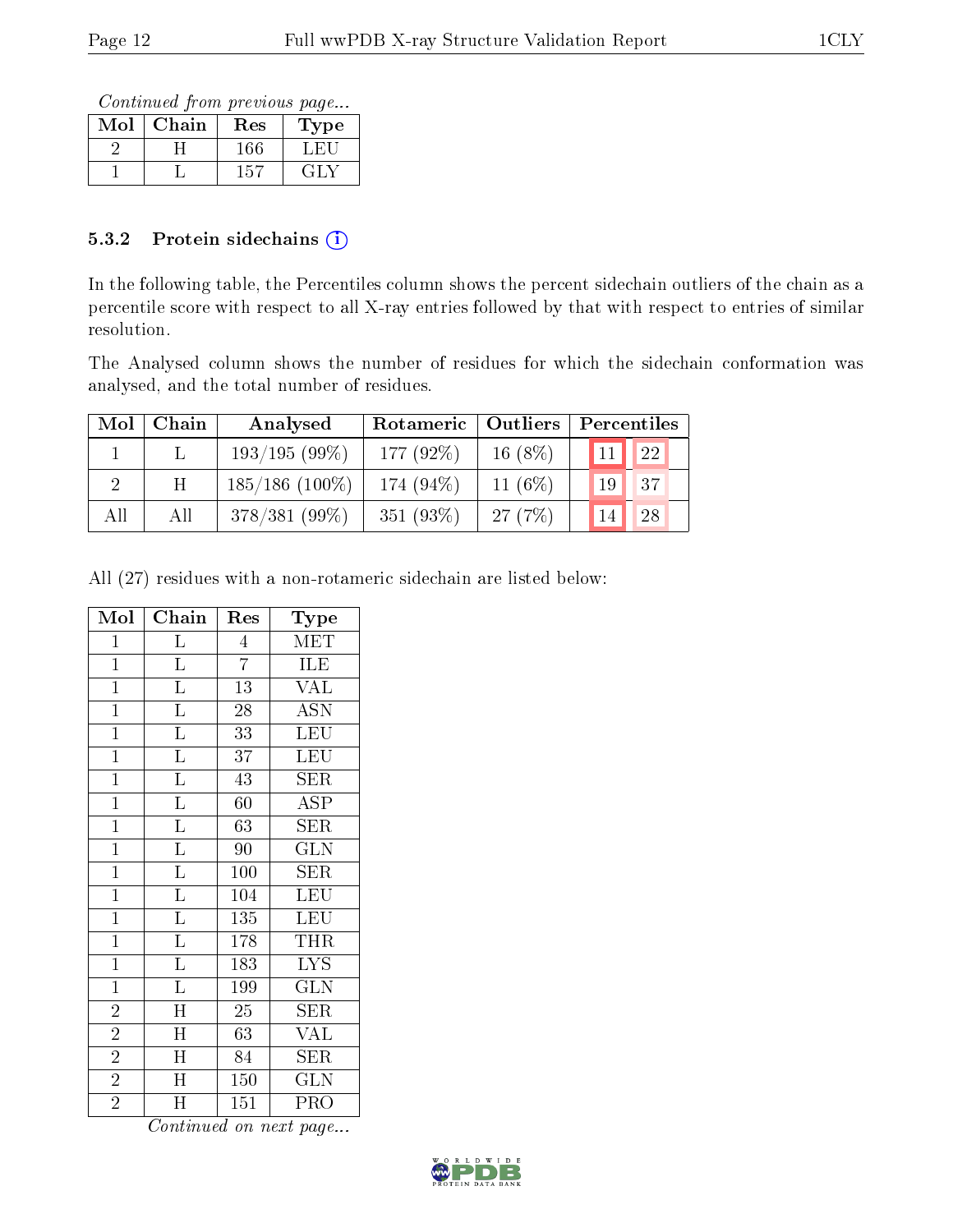Continued from previous page...

| Mol | Chain | Res | <b>Type</b> |
|-----|-------|-----|-------------|
| 2   | H     | 182 | <b>SER</b>  |
| 2   | H     | 192 | THR         |
| 2   | H     | 193 | VAL         |
| 2   | H     | 211 | <b>ASN</b>  |
| 2   | H     | 219 | VAL         |
|     | H     | 220 | ΑSΡ         |

Some sidechains can be flipped to improve hydrogen bonding and reduce clashes. All (9) such sidechains are listed below:

| Mol | Chain | Res   | <b>Type</b> |
|-----|-------|-------|-------------|
|     |       | 27(D) | <b>HIS</b>  |
| 1   | L     | 90    | <b>GLN</b>  |
| 1   | L     | 93    | HIS         |
|     |       | 124   | GLN         |
| 1   | Τ,    | 147   | GLN         |
| 1   | Τ,    | 189   | HIS         |
| 1   | Τ,    | 198   | HIS         |
| 2   | H     | 211   | ASN         |
| 2   | H     | 212   | HIS         |

#### 5.3.3 RNA  $(i)$

There are no RNA molecules in this entry.

### 5.4 Non-standard residues in protein, DNA, RNA chains (i)

There are no non-standard protein/DNA/RNA residues in this entry.

### 5.5 Carbohydrates (i)

4 monosaccharides are modelled in this entry.

In the following table, the Counts columns list the number of bonds (or angles) for which Mogul statistics could be retrieved, the number of bonds (or angles) that are observed in the model and the number of bonds (or angles) that are dened in the Chemical Component Dictionary. The Link column lists molecule types, if any, to which the group is linked. The Z score for a bond length (or angle) is the number of standard deviations the observed value is removed from the expected value. A bond length (or angle) with  $|Z| > 2$  is considered an outlier worth inspection. RMSZ is the root-mean-square of all Z scores of the bond lengths (or angles).

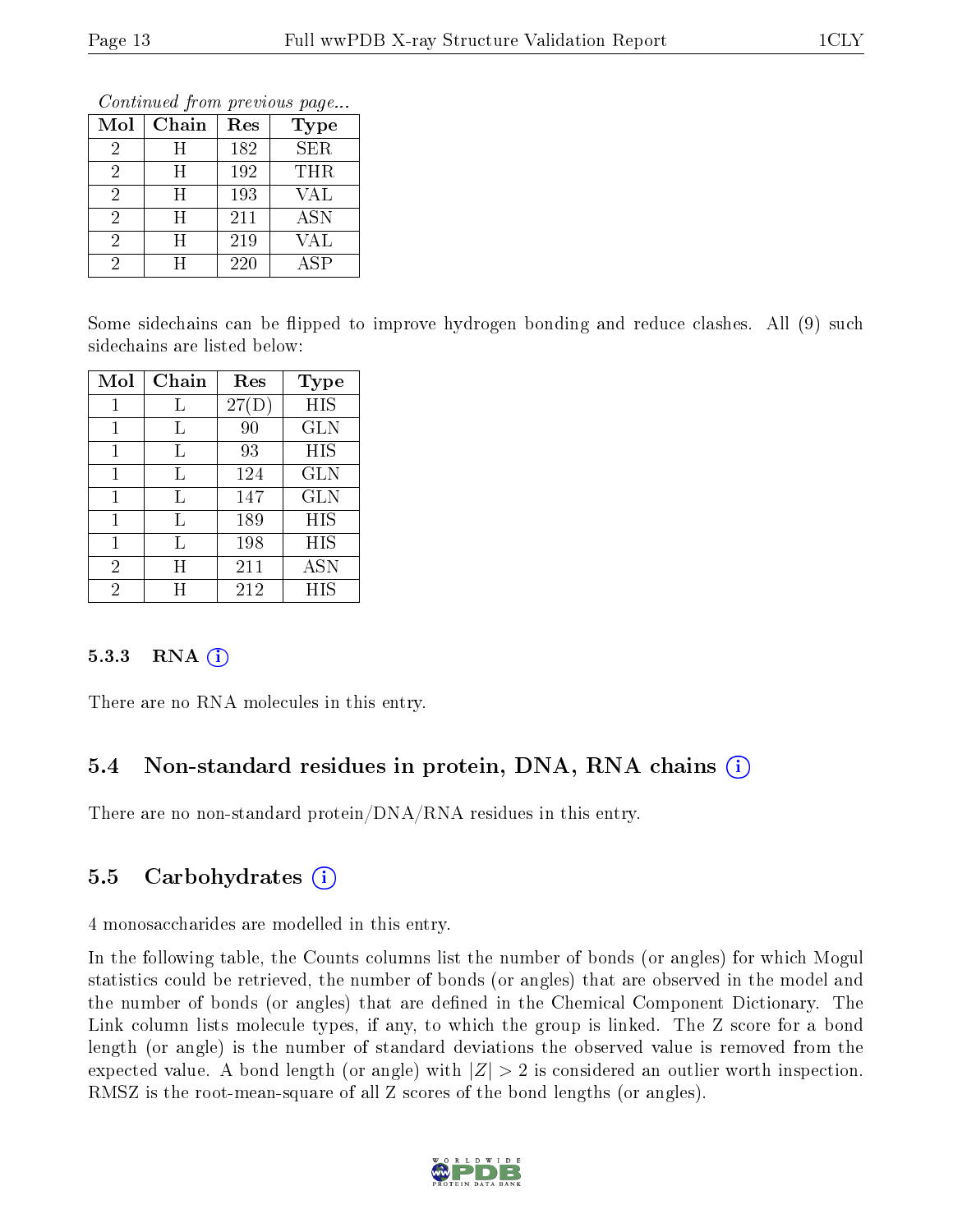| Mol |                      | $\operatorname{Res}$<br>$Chain$ |                | Link | Bond lengths |      |             | Bond angles |      |                      |
|-----|----------------------|---------------------------------|----------------|------|--------------|------|-------------|-------------|------|----------------------|
|     | $\perp$ Type $\perp$ |                                 |                |      | Counts       | RMSZ | # $ Z  > 2$ | Counts      | RMSZ | # $ Z  > 2$          |
| 3   | <b>NAG</b>           |                                 |                | 3.4  | 15, 15, 15   | 0.59 |             | 21,21,21    | 0.92 | (4%)<br>$\mathbf{1}$ |
| 3   | GAL                  |                                 | $\overline{2}$ | 3    | 11, 11, 12   | 0.40 |             | 15,15,17    | 0.53 |                      |
| 3   | <b>FUC</b>           |                                 | 3              | 3    | 10, 10, 11   | 0.37 |             | 14, 14, 16  | 0.93 | (7%)                 |
| 3   | <b>FUC</b>           |                                 | 4              | 3    | 10, 10, 11   | 0.41 |             | 14, 14, 16  | 0.79 |                      |

In the following table, the Chirals column lists the number of chiral outliers, the number of chiral centers analysed, the number of these observed in the model and the number defined in the Chemical Component Dictionary. Similar counts are reported in the Torsion and Rings columns. '-' means no outliers of that kind were identified.

| Mol | Type       | Chain | Res <sub>1</sub> | Link | Chirals                  | <b>Torsions</b> | Rings          |
|-----|------------|-------|------------------|------|--------------------------|-----------------|----------------|
|     | <b>NAG</b> |       |                  | 3.4  | $\overline{\phantom{0}}$ | 0/6/26/26       | $\overline{0}$ |
|     | GAL.       |       |                  |      |                          | 19<br>ററ        | $\Omega$       |
|     | <b>FUC</b> |       |                  |      | $\overline{\phantom{0}}$ |                 |                |
|     | <b>FHC</b> |       |                  |      | $\overline{\phantom{0}}$ |                 |                |

There are no bond length outliers.

All (2) bond angle outliers are listed below:

| Mol | Chain | $\vert$ Res $\vert$ | $^{\prime}$ Type | Atoms              |         | Observed $(°)$ | $\mathbf{I} + \overline{\mathbf{Ideal}}({}^o)$ |
|-----|-------|---------------------|------------------|--------------------|---------|----------------|------------------------------------------------|
|     |       |                     |                  | $FUC$   $C1-C2-C3$ | 2.36    | 112.57         | -109.67                                        |
|     |       |                     | NAG              | $\perp$ C1-C2-C3   | $-2.22$ | 107.51         | 110 54                                         |

There are no chirality outliers.

There are no torsion outliers.

There are no ring outliers.

1 monomer is involved in 1 short contact:

|  |  | Mol   Chain   Res   Type   Clashes   Symm-Clashes |
|--|--|---------------------------------------------------|
|  |  |                                                   |

### 5.6 Ligand geometry  $(i)$

1 ligand is modelled in this entry.

In the following table, the Counts columns list the number of bonds (or angles) for which Mogul statistics could be retrieved, the number of bonds (or angles) that are observed in the model and the number of bonds (or angles) that are defined in the Chemical Component Dictionary. The Link column lists molecule types, if any, to which the group is linked. The Z score for a bond length (or angle) is the number of standard deviations the observed value is removed from the

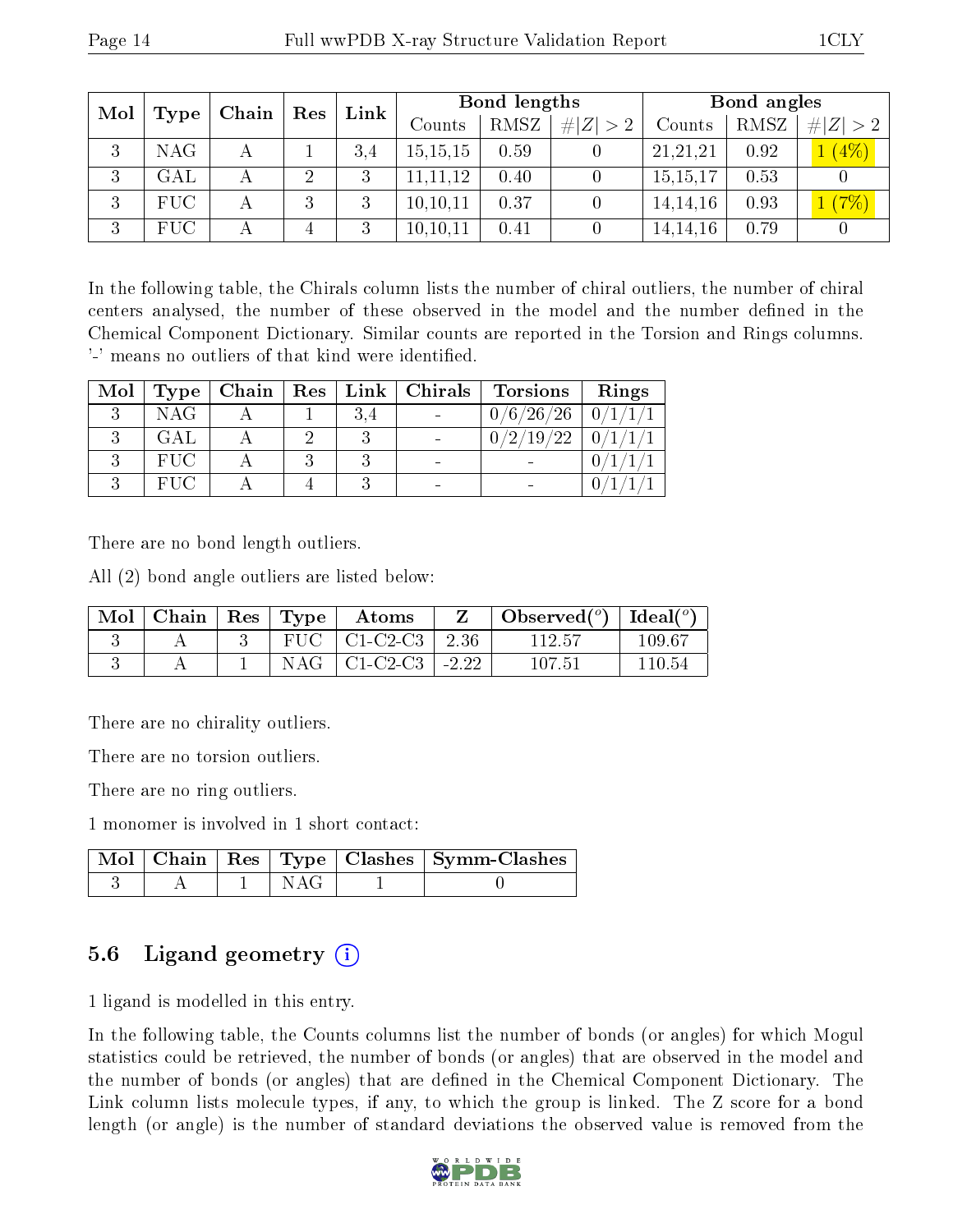expected value. A bond length (or angle) with  $|Z| > 2$  is considered an outlier worth inspection. RMSZ is the root-mean-square of all Z scores of the bond lengths (or angles).

| Mol<br>Type |     | $\mid$ Chain $\mid$ |     |  | $\operatorname{Res}$ | Link |         | Bond lengths |        | Bond angles |  |  |
|-------------|-----|---------------------|-----|--|----------------------|------|---------|--------------|--------|-------------|--|--|
|             |     |                     |     |  | Counts-              | RMSZ | $\# Z $ | Counts       | ⊤RMSZ∣ | Z <br>$\pm$ |  |  |
| ⊶           | NON |                     | 232 |  |                      | 0.37 |         |              |        |             |  |  |

In the following table, the Chirals column lists the number of chiral outliers, the number of chiral centers analysed, the number of these observed in the model and the number defined in the Chemical Component Dictionary. Similar counts are reported in the Torsion and Rings columns. '-' means no outliers of that kind were identified.

|                       |                 | Mol   Type   Chain   Res   Link   Chirals | Torsions Rings              |  |
|-----------------------|-----------------|-------------------------------------------|-----------------------------|--|
| $\sim$ 1 NON 1 $\sim$ | $\frac{1}{232}$ | <b>Contract Contract</b>                  | $\mid \mid 2/10/10/10 \mid$ |  |

There are no bond length outliers.

There are no bond angle outliers.

There are no chirality outliers.

All (2) torsion outliers are listed below:

| $Mol \mid Chain$ | $\mid$ Res | Type | Atoms         |
|------------------|------------|------|---------------|
|                  | 232        | NON. | $C3-C4-C5-C6$ |
|                  | 232        | NON  | $C2-C3-C4-C5$ |

There are no ring outliers.

1 monomer is involved in 2 short contacts:

|  |     |       | Mol   Chain   Res   Type   Clashes   Symm-Clashes |
|--|-----|-------|---------------------------------------------------|
|  | 232 | I NON |                                                   |

### 5.7 [O](https://www.wwpdb.org/validation/2017/XrayValidationReportHelp#nonstandard_residues_and_ligands)ther polymers  $(i)$

There are no such residues in this entry.

### 5.8 Polymer linkage issues  $(i)$

There are no chain breaks in this entry.

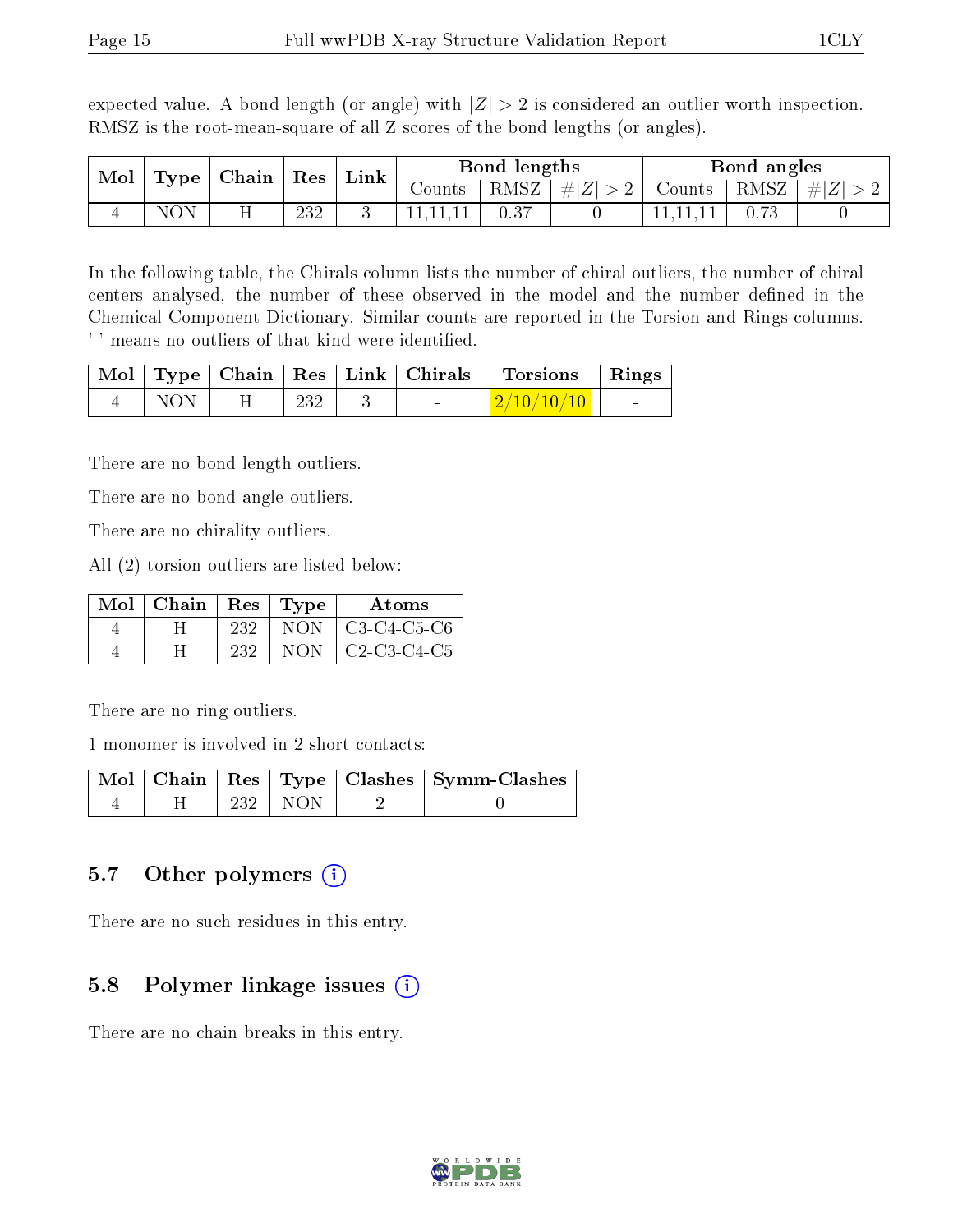## 6 Fit of model and data  $\left( \cdot \right)$

## 6.1 Protein, DNA and RNA chains (i)

In the following table, the column labelled  $#RSRZ>2'$  contains the number (and percentage) of RSRZ outliers, followed by percent RSRZ outliers for the chain as percentile scores relative to all X-ray entries and entries of similar resolution. The OWAB column contains the minimum, median,  $95<sup>th</sup>$  percentile and maximum values of the occupancy-weighted average B-factor per residue. The column labelled  $Q< 0.9$  lists the number of (and percentage) of residues with an average occupancy less than 0.9.

| Mol | Chain | Analysed         | ${ <\hspace{-1.5pt}{\mathrm{RSRZ}} \hspace{-1.5pt}>}$ | $\#\text{RSRZ}\text{>2}$ |    |                 | $OWAB(A^2)$     | $\rm Q\textcolor{black}{<}0.9$ |
|-----|-------|------------------|-------------------------------------------------------|--------------------------|----|-----------------|-----------------|--------------------------------|
|     |       | $214/219$ (97\%) | 0.25                                                  | $8(3\%)$ 41              |    | 45              | 13, 43, 95, 109 |                                |
|     |       | 209/219(95%)     | 0.06                                                  | $4(1\%)$ 66              |    | 69 <sup>°</sup> | 17, 45, 82, 108 |                                |
| All | All   | $423/438$ (96\%) | 0.15                                                  | $12(2\%)$                | 53 | 56              | 13, 44, 94, 109 |                                |

All (12) RSRZ outliers are listed below:

| Mol            | Chain | $\operatorname{Res}% \left( \mathcal{N}\right) \equiv\operatorname{Res}(\mathcal{N}_{0},\mathcal{N}_{0})$ | Type         | <b>RSRZ</b> |
|----------------|-------|-----------------------------------------------------------------------------------------------------------|--------------|-------------|
| 1              | L     | 209                                                                                                       | PHE          | 7.2         |
| 1              | L     | 205                                                                                                       | VAL          | 4.6         |
| 1              | L     | 186                                                                                                       | $_{\rm TYR}$ | 3.4         |
| 1              | L     | 150                                                                                                       | <b>VAL</b>   | 2.8         |
| $\mathbf{1}$   | L     | 29                                                                                                        | GLY          | 2.7         |
| $\overline{2}$ | Η     | 199                                                                                                       | <b>GLY</b>   | 2.6         |
| $\overline{2}$ | H     | 200                                                                                                       | $\rm THR$    | 2.4         |
| $\overline{2}$ | Η     | 205                                                                                                       | $\rm THR$    | 2.4         |
| $\mathbf{1}$   | L     | 28                                                                                                        | <b>ASN</b>   | 2.4         |
| 1              | Τ,    | 3                                                                                                         | LEU          | 2.3         |
| $\overline{2}$ | Η     | 121                                                                                                       | VAL          | 2.3         |
| 1              |       | 191                                                                                                       | VAL          | 2.1         |

### 6.2 Non-standard residues in protein, DNA, RNA chains  $(i)$

There are no non-standard protein/DNA/RNA residues in this entry.

### 6.3 Carbohydrates (i)

In the following table, the Atoms column lists the number of modelled atoms in the group and the number defined in the chemical component dictionary. The B-factors column lists the minimum, median,  $95<sup>th</sup>$  percentile and maximum values of B factors of atoms in the group. The column labelled  $Q< 0.9$ ' lists the number of atoms with occupancy less than 0.9.